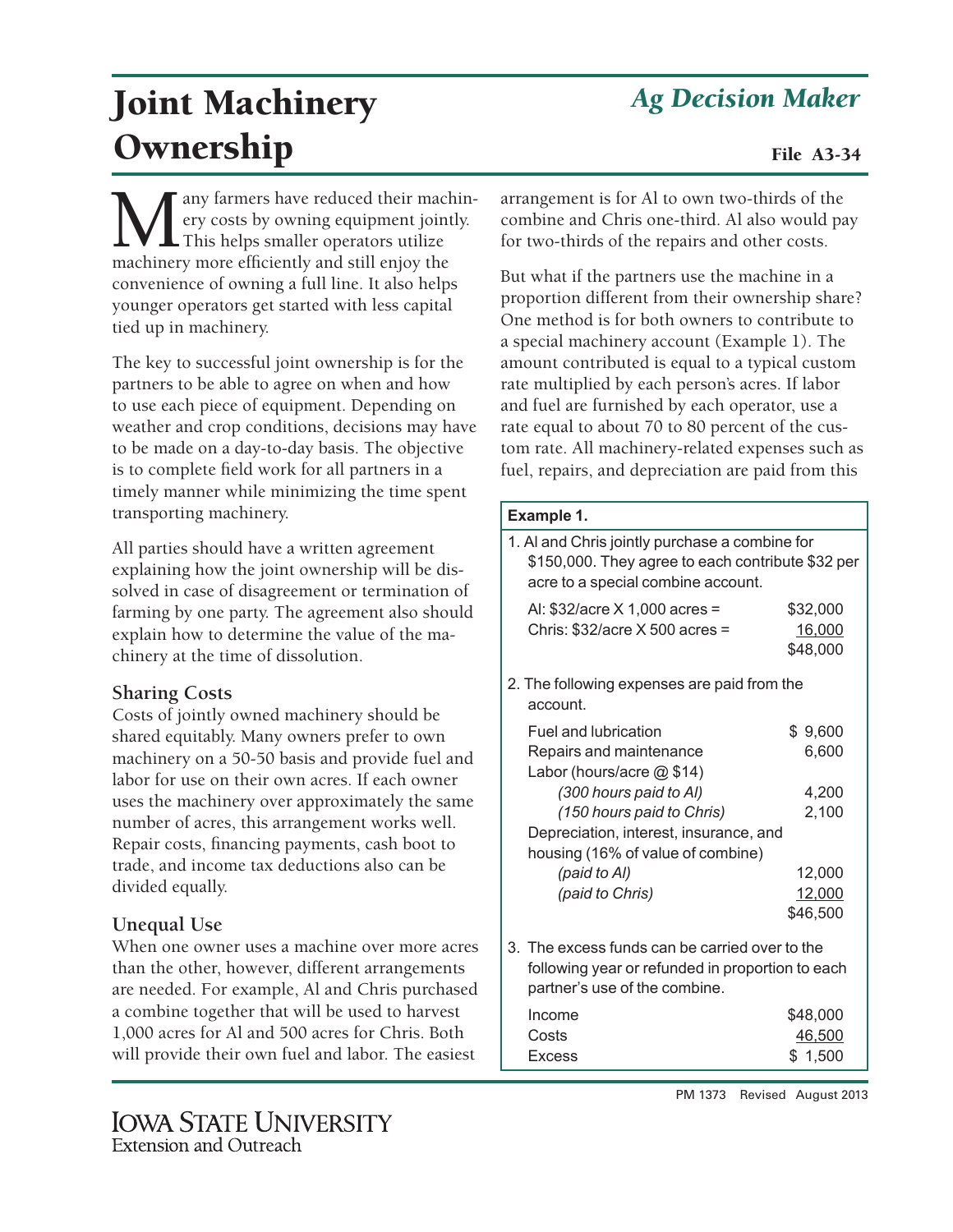account. Depreciation and interest should be paid to each owner in proportion to the original investment. Or, financing payments can be paid directly from the fund. At year end, any excess or deficit is carried over to the following year or refunded in proportion to each owner's actual use.

Another common procedure is for the partner with the most acres to reimburse the other owner for the extra use. To calculate the amount of compensation, multiply the custom rate by the number of acres by which one owner's share exceeds half the total. As noted above, the custom rate should be reduced by 20 to 30 percent if labor and fuel are furnished by each owner.

In example 2, Al pays Chris \$24 per acre (75 percent of a \$32 custom rate) for each acre on which he uses the combine in excess of half the total. In this example, half of the 1,500 total acres is 750. Al's acres exceed this by 250, so the total payment from Al to Chris would be \$24 x 250 acres, or \$6,000.

### **Example 2.**

Al and Chris purchase a used combine jointly, each paying half of the purchase cost of \$150,000.

The combine is used on 1,500 acres, 1,000 by Al and 500 by Chris.

Both furnish their own fuel and labor, and repair costs are divided equally.

1. Assume that the remaining costs, excluding fuel and labor, are equal to 75 percent of the custom rate.

\$32/acre x 75% = \$24/acre

2. Al's ownership share is 50 percent. Half the total acres is 750. However, Al uses the combine on 250 extra acres beyond this.

1,000 acres - 750 acres = 250 acres

3. Al pays Chris \$24 for each extra acre.

\$24/acre x 250 acres = \$6,000.

If the jointly owned implement is not self-propelled and is pulled behind each operator's own tractor, the rental value of the tractor also should be subtracted from the custom rate (Example 3). Average custom rates and tractor rental charges can be found in *Iowa Farm Custom Rate Survey*.

### **Example 3.**

Al and Chris also purchased a no-till soybean drill for \$30,000, each paying half. Al used it on 400 acres, Chris on 200 acres. Each supplied the tractor to pull it, a driver, and fuel. They agreed on a custom rate charge of \$15 per acre.

1. Multiply the custom rate by 75% to exclude fuel and labor.

\$15/acre x 75% = \$11.25/acre

2. They used a 175-horsepower tractor to pull the drill. The average rental rate for tractors is \$.20 per horsepower-hour, so the hourly charge is:

175 hp x \$.20 = \$35.00 per hour

3. At the rate of 7 acres drilled per hour, the tractor charge per acre is:

\$35.00 / 7 acres per hour = \$5.00 per acre

4. The charge for the use of the drill is:

 $$11.25 - $5.00 = $6.25$  per acre

5. Half the total acres (Al has 50 percent ownership) on which the drill was used is 300. Al used it on 100 acres more than this, so he pays Chris \$625.00.

\$6.25 X 100 acres = \$625.00